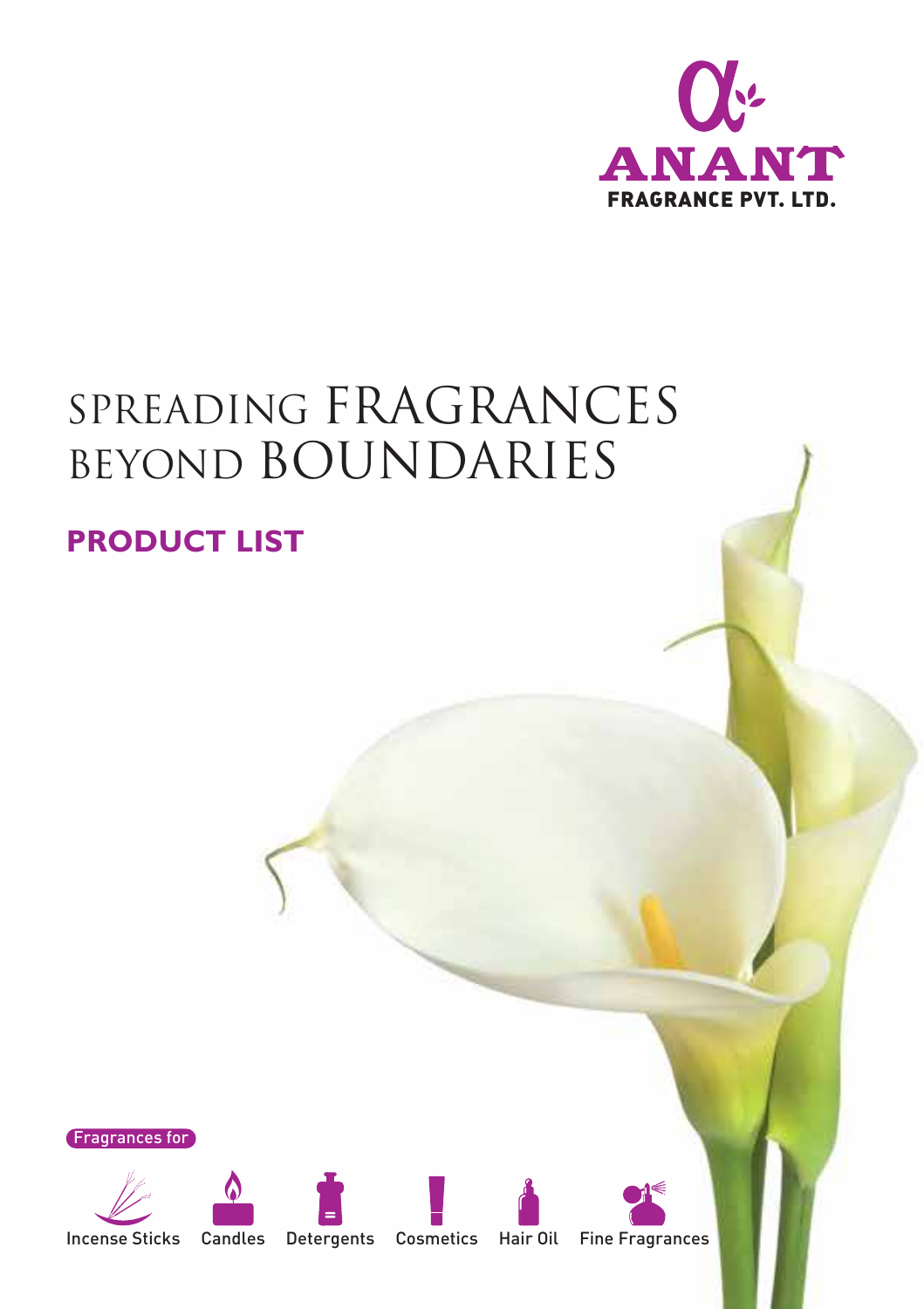# THE FRAGRANCE LARGER THAN LIFE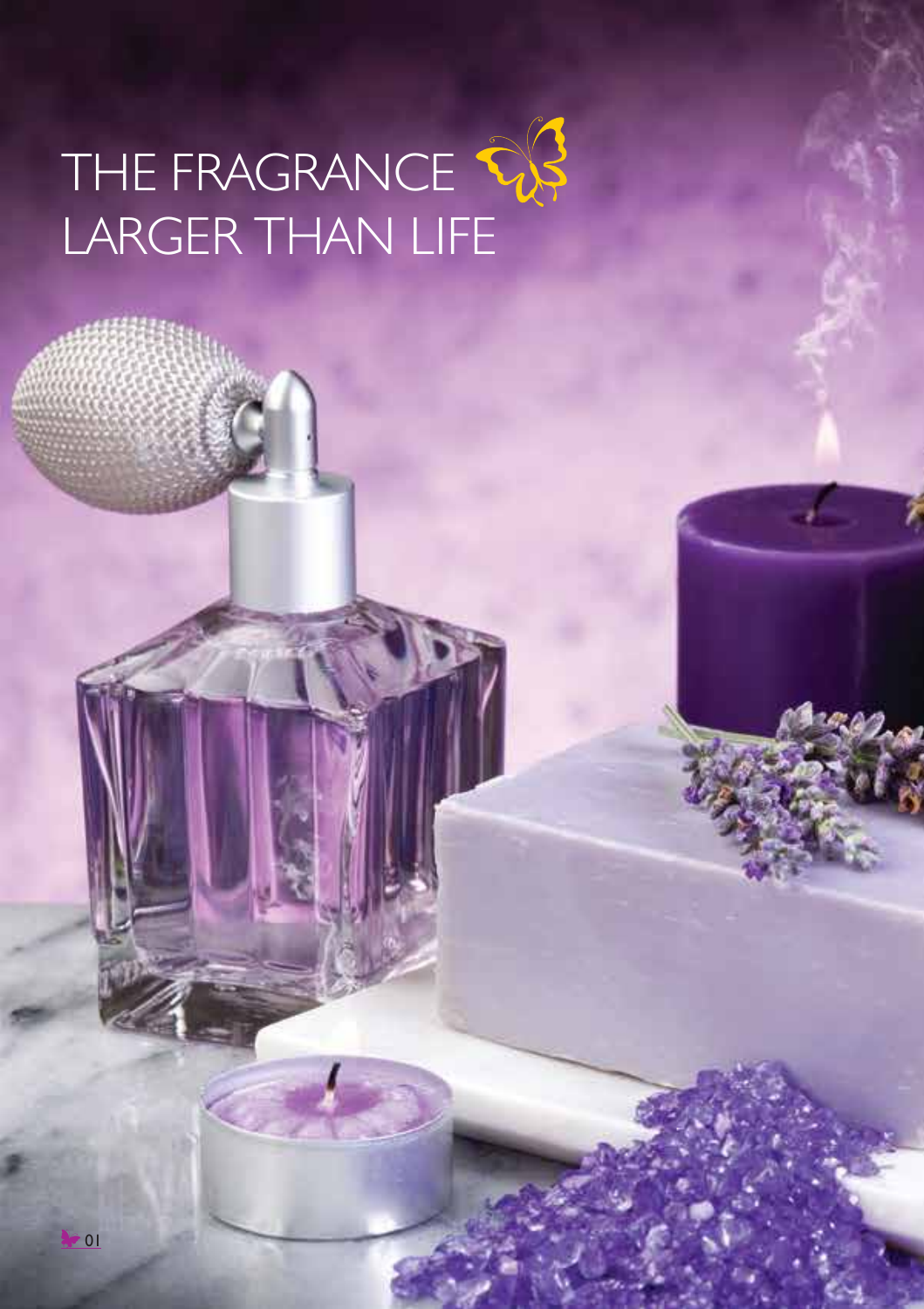

# Who We Are

Established in 1985, Anant was pioneered by the Late Shri Chinubhai Shah, an entrepreneur of great foresight. Today the Company has nearly four decades of experience & distributes over 500 products in the Indian market as well as global market. Perfume is, quite simply, a mastery of some of the most frequent scents, and the artful combination thereof to produce a unique smell for an individual person. Anant believes in making customised fragrances for our clients as per their brief.

Fragrance is formulated as perfume for direct application on one's self and garments, and also sourced as incense, pulverised, emulsified, kneaded and hand-rolled around sticks (Agarbatti; joss sticks) to burn and give off vapours of fragrance that suffuses the entire ambience of an enclosed chamber or hall.

Anant rides the same wave that discoverers once traversed on to compound exotic formulas. Centuries old proven formulas that are timeless have once again proved a hit with contemporary tastes. Close on the heels of tradition, continuous research brings new fragrances for the modern milieu and environment we are so familiar with, befitting the changing times and temperament.

When in need of the perfect fragrance for your new product that will appeal to your target market, trust Anant Fragrances to provide the perfect solution. Our customer-centric creative teams, talented chemists, marketing experts and manufacturing excellence will support your brand.

 $02$   $\rightarrow$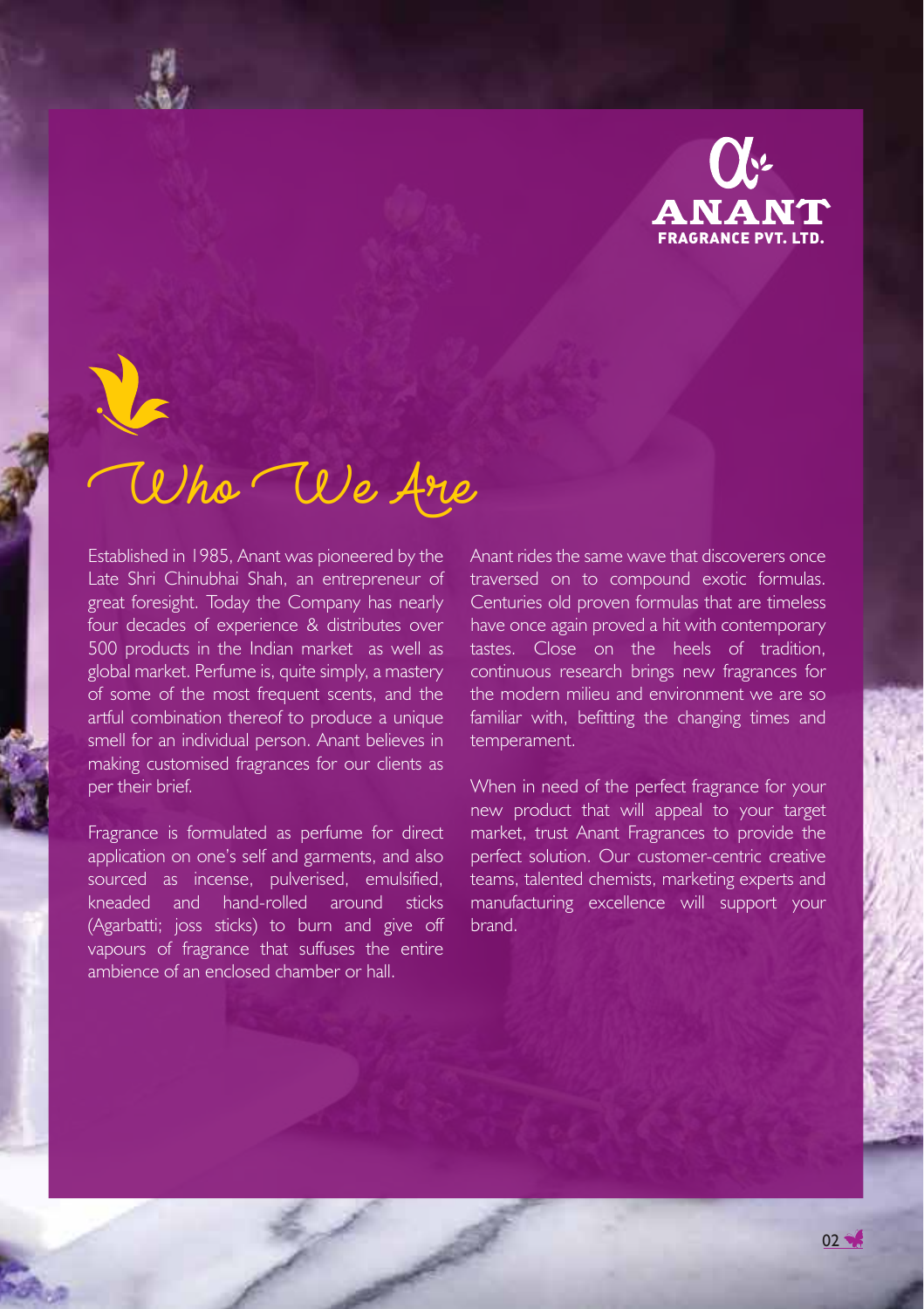# CRAFTING FRAGRANCES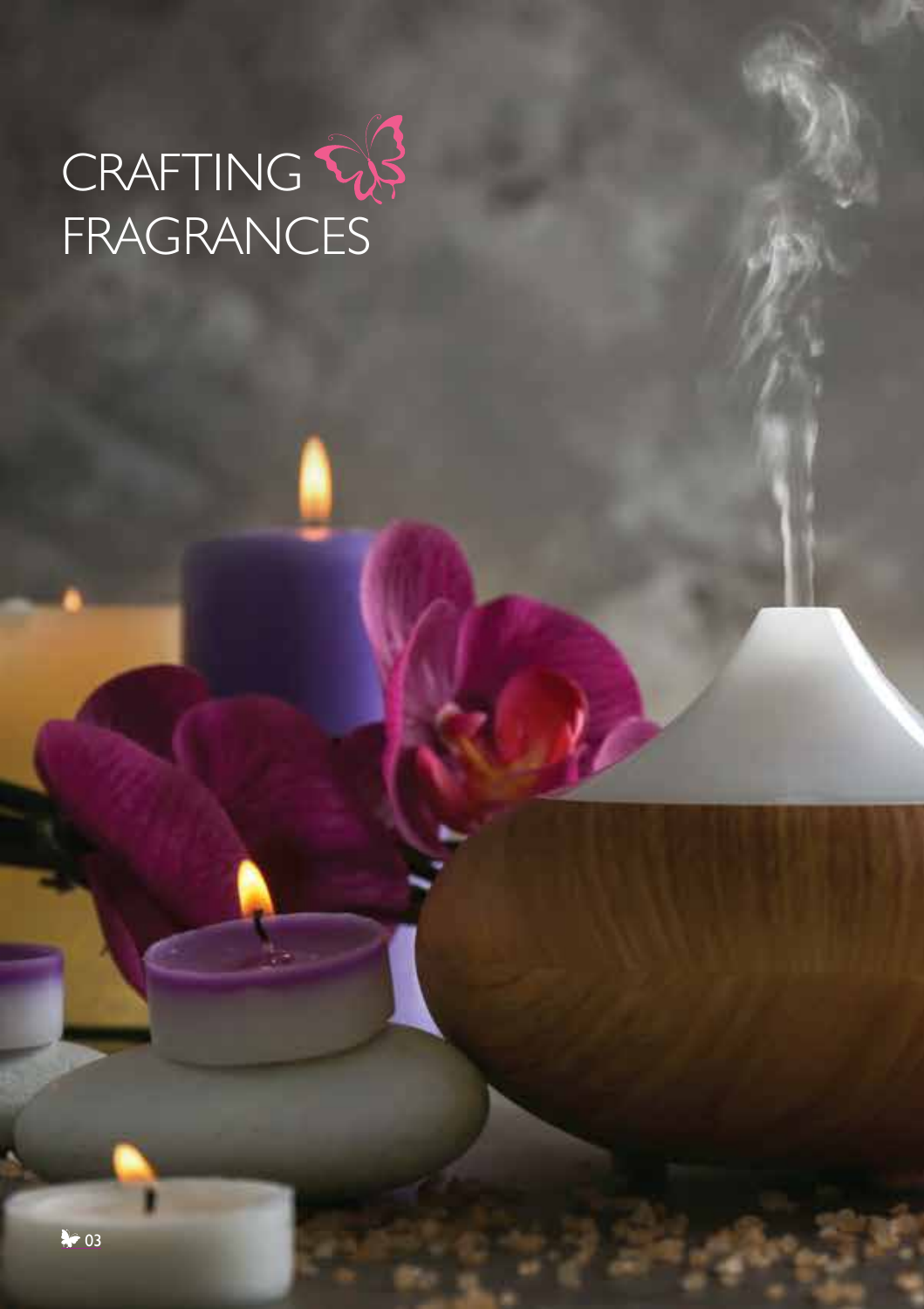

Our Aim

Anant aims to "create greater awareness of its products by conveying consistent quality, introducing newer fragrances, and maintaining the genuineness and purity of existing and established fragrances."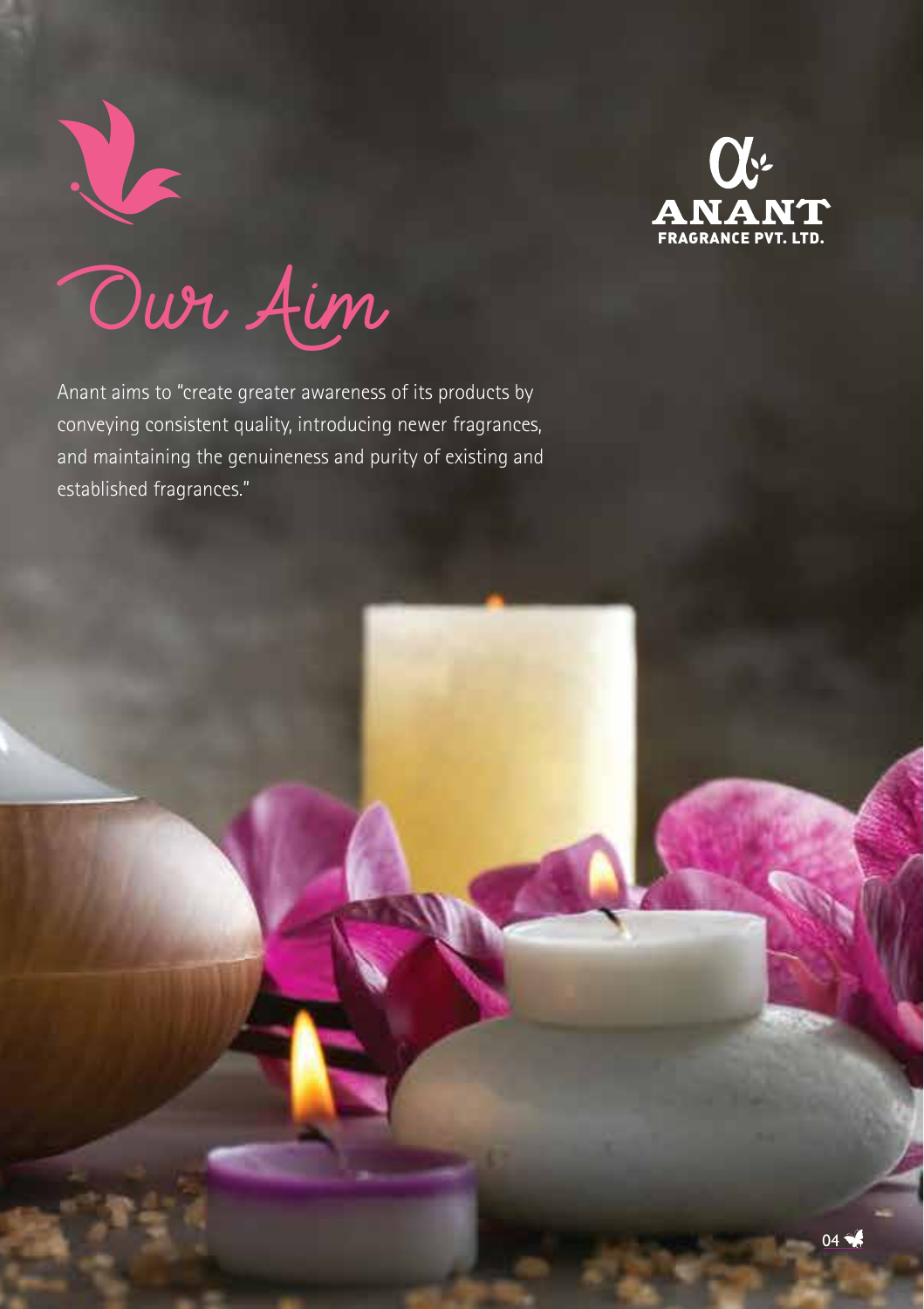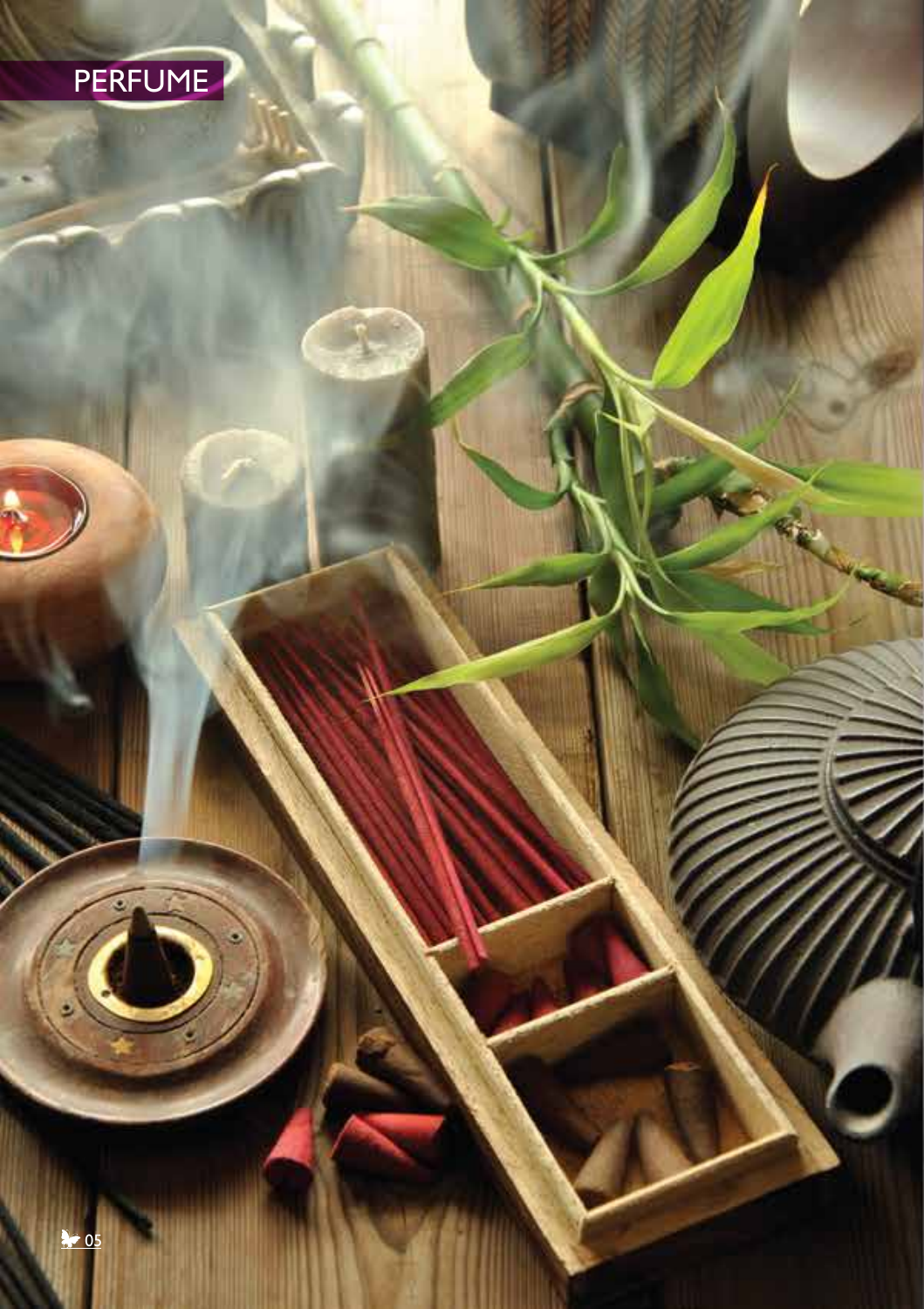



| SR.NO.         | <b>ITEM</b>          |
|----------------|----------------------|
| 0 <sub>1</sub> | <b>AASHIKA</b>       |
| 02             | <b>ABHIMAN</b>       |
| 03             | <b>ABHISHREE</b>     |
| 04             | <b>AFGHAN GUGAL</b>  |
| 05             | <b>AKASH PHOOL</b>   |
| 06             | <b>AMBER</b>         |
| 07             | <b>AMBER BLUE</b>    |
| 08             | <b>AMBER BOUOUET</b> |
| 09             | <b>AMBER 1566</b>    |
| 10             | <b>AOUA BLUE</b>     |
| П              | ARJUN'O'             |
| 12             | <b>ARZOO</b>         |
| 3              | <b>ATTAR PHOOL</b>   |
| 4              | <b>AZAROO</b>        |
|                |                      |
| 15             | <b>BAGICHA</b>       |
| 16             | <b>BAKUL</b>         |
| 17             | <b>BAKUL SUPER</b>   |
| 18             | <b>BANDHAN</b>       |
| 9              | <b>BASANT - F</b>    |
| 20             | <b>BELA</b>          |
| 21             | <b>BEMISAL</b>       |
| 22             | <b>BHARAT VASI</b>   |
| 2 <sub>3</sub> | <b>BLACK JACK</b>    |
| 24             | <b>BLUE DIAMOND</b>  |
| 25             | <b>BLUE MOON</b>     |
| 26             | <b>BOUQUET - DM</b>  |
| 27             | <b>BOUQUET SUPER</b> |
| 28             | <b>BOUQUET-AG</b>    |
| 29             | <b>BOUQUET-N</b>     |
| 30             | <b>BRUT</b>          |
| 31             | <b>BRUT MUSK</b>     |
| 32             | <b>BV 001</b>        |
| 33             | <b>BLACK ORCHID</b>  |

| SR.NO.         | <b>ITEM</b>           |
|----------------|-----------------------|
| 34             | <b>CHANCELLOR</b>     |
| 35             | <b>CHANNEL</b>        |
| 36             | <b>CHAPA</b>          |
| 37             | <b>CHARIOT</b>        |
| 38             | <b>CHARLIE</b>        |
| 39             | <b>CHARLIE - AG</b>   |
| 40             | CHARLIE - I           |
| 4 <sub>1</sub> | <b>CHARMS</b>         |
| 42             | <b>CHINA FLOWER</b>   |
| 43             | <b>CHOCOLATE</b>      |
| 44             | <b>CK-I AG</b>        |
| 45             | <b>CK-100</b>         |
| 46             | CL-40                 |
| 47             | <b>CLASSIC</b>        |
| 48             | <b>COCONUT</b>        |
| 49             | <b>COLOGNE</b>        |
| 50             | <b>COMP - 1026</b>    |
| 51             | <b>COMP - 1035</b>    |
| 52             | <b>COMP - 1071</b>    |
| 53             | COMP - 1206           |
| 54             | <b>COMP - 4401</b>    |
| 55             | <b>COMP - 4545</b>    |
| 56             | <b>COMP 1080</b>      |
| 57             | <b>COMP 2020</b>      |
| 58             | <b>COMP 2223</b>      |
| 59             | <b>COMP 2646</b>      |
| 60             | <b>COMP 7641</b>      |
| 61             | COMP 765              |
| 62             | COMP 909              |
| 63             | <b>COMP DM</b>        |
| 64             | <b>COMP IF</b>        |
| 65             | <b>COMP NDW</b>       |
| 66             | COMP NO. 6            |
| 67             | <b>COMP. - ISHWAR</b> |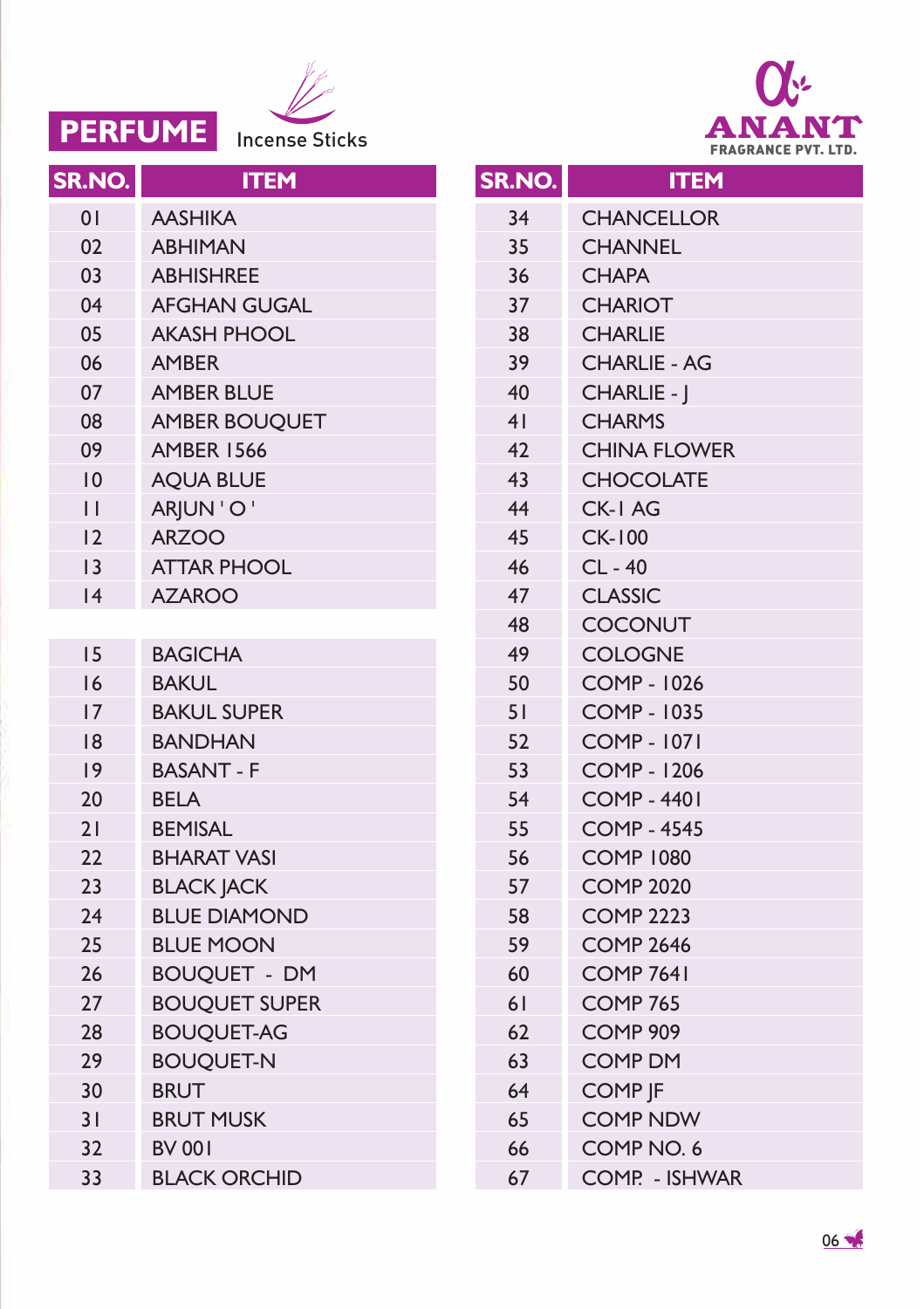## **PERFUME**

| SR.NO. | <b>ITEM</b>              |
|--------|--------------------------|
| 68     | <b>COMP - 1188</b>       |
| 69     | <b>COMP. - 2727</b>      |
| 70     | COMP - MAZA              |
| 71     | COMP - PDN               |
| 72     | <b>COMP. 5454</b>        |
| 73     | <b>COMP. 999</b>         |
| 74     | <b>COMP<sub>IC</sub></b> |
| 75     | COMPOUND - 2640          |
| 76     | <b>COMPOUND - CM</b>     |
| 77     | <b>COMPOUND - DWDL</b>   |
| 78     | <b>CONFIDENCE</b>        |
| 79     | <b>CONFIDENCE EX</b>     |
| 80     | COSMOS                   |
| 81     | <b>COSMOS EX</b>         |
| 82     | CT - 46                  |
| 83     | CHAMPA 1566              |

|    | <b>CHANDAN</b>          |
|----|-------------------------|
| 84 | <b>ARTI CHANDAN</b>     |
| 85 | <b>BALAJI SANDAL</b>    |
| 86 | CHANDAN - 1107          |
| 87 | <b>CHANDAN - B</b>      |
| 88 | <b>CHANDAN - P</b>      |
| 89 | <b>CHANDAN - SP</b>     |
| 90 | <b>G CHANDAN</b>        |
| 91 | <b>GOLD SANDAL</b>      |
| 92 | <b>GOLD SANDAL AG</b>   |
| 93 | <b>KESAR CHANDAN</b>    |
| 94 | <b>OM CHANDAN</b>       |
| 95 | <b>PRECIOUS CHANDAN</b> |
| 96 | <b>SANDAL - 2277</b>    |
| 97 | SANDAL - 77             |
| 98 | SANDAL KING             |
|    |                         |

| <b>SR.NO.</b> | <b>ITEM</b>           |
|---------------|-----------------------|
| 99            | SANDAL PC EX          |
| 100           | <b>SANDAL SUPER</b>   |
| 0             | <b>SANDAL TP</b>      |
| 102           | <b>SUKHAD</b>         |
| 103           | <b>TILAK CHANDAN</b>  |
| 104           | <b>DAISY</b>          |
| 105           | <b>DARSHAN</b>        |
| 106           | <b>DENIM</b>          |
| 107           | <b>DESIRE</b>         |
| 108           | <b>DEV</b>            |
| 109           | <b>DHOOM</b>          |
| 110           | <b>DIL</b>            |
| Ш             | <b>DIL KHUSH</b>      |
| 112           | <b>DIL SUPER</b>      |
| 113           | <b>DOLLAR</b>         |
| 114           | <b>DONA</b>           |
| 115           | DRAGON - 40           |
| 116           | <b>DRAKKAR</b>        |
| 117           | <b>EXOTIC - AG</b>    |
| 118           | <b>FANCY BOUQUET</b>  |
| 119           | <b>FANCY FLOWER</b>   |
| 120           | <b>FANTASIA</b>       |
| 2             | FANTASIA - A          |
| 122           | FANTASIA - 2277       |
| 123           | <b>FANTASTA - 45</b>  |
| 124           | <b>FANTASY</b>        |
| 125           | <b>FERIHA</b>         |
| 126           | <b>FERIHA EX</b>      |
| 127           | <b>FIGO</b>           |
| 128           | <b>FIRDOUS</b>        |
| 129           | <b>FIZA</b>           |
| 130           | <b>FLOWER BOUQUET</b> |
| 3             | <b>FREEDOM</b>        |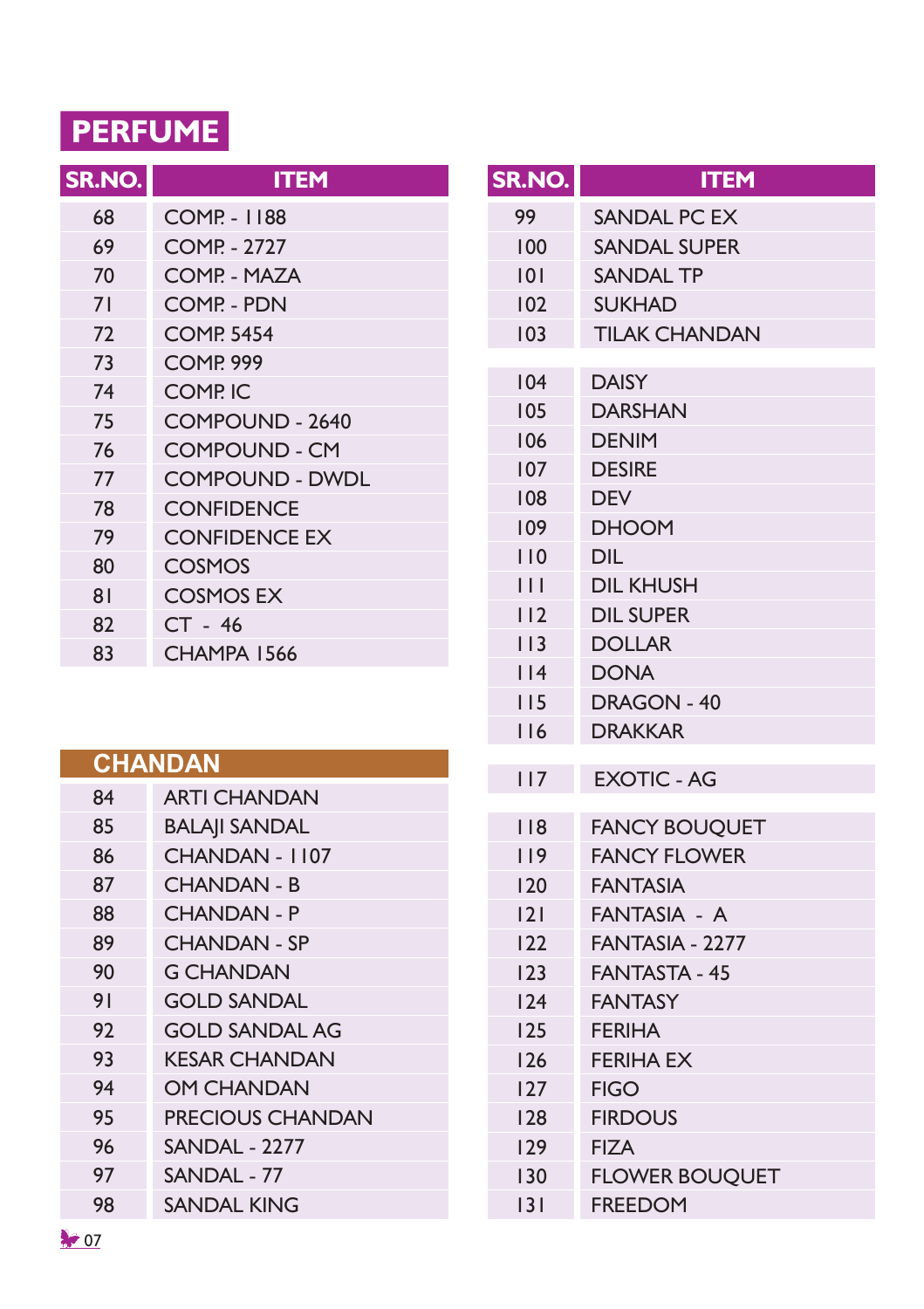

**FRAGRANCE PVT. LTD.** Incense Sticks

| SR.NO. | <b>ITEM</b>              |
|--------|--------------------------|
| 132    | <b>FRESH</b>             |
| 133    | <b>FARISHTA</b>          |
|        |                          |
| 134    | <b>GOLDEN GLORY</b>      |
| 135    | <b>GOODLUCK</b>          |
| 136    | <b>GREEN APPLE</b>       |
| 137    | <b>GREEN LEAF</b>        |
| 138    | <b>GUGAL DHOOP</b>       |
| 139    | <b>GURUDEV</b>           |
|        |                          |
| 140    | <b>HERITAGE</b>          |
| 4      | $HIMA - 40$              |
| 142    | <b>HFFNA - 2277</b>      |
| 143    | <b>HEENA KASTURI</b>     |
|        |                          |
| 144    | <b>INTIMATE</b>          |
|        |                          |
| 145    | <b>JAY MALA-2</b>        |
| 146    | JUI                      |
| 147    | <b>JAI</b>               |
| 148    | <b>JANNAT UL FIRDOUS</b> |

| SR.NO. | <b>ITEM</b>           |
|--------|-----------------------|
| 160    | <b>KARMA</b>          |
| 6      | <b>KASTURI</b>        |
| 162    | <b>KESHAR KASTURI</b> |
| 163    | <b>K-FIVE</b>         |
| 164    | <b>KOHINOOR</b>       |
| 165    | <b>KHUS-N</b>         |
| 166    | <b>KIRTAN</b>         |
| 167    | <b>KESAR 1566</b>     |
| 168    | <b>KARISHMA</b>       |
| 169    | <b>KM-82</b>          |

| <b>KEWDA</b> |                    |
|--------------|--------------------|
| 170          | <b>ANANT KEWDA</b> |
| 171          | <b>KESAR KEWDA</b> |
| 172          | <b>KEWDA B</b>     |
| 173          | <b>KEWDA SUPER</b> |
| 174          | NAG KFWDA          |

#### **JASMINE**

| 149 | <b>JASMINE - 1206</b> |
|-----|-----------------------|
| 150 | JASMINE - 1566        |
| 151 | JASMINE - 300         |
| 152 | JASMINE - 657         |
| 153 | JASMINE - 74          |
| 154 | <b>JASMINE - 80</b>   |
| 155 | JASMINE - 88          |
| 156 | <b>JASMINE ABS</b>    |
| 157 | <b>JASMINE FLOWER</b> |
| 158 | <b>JASMINE - G</b>    |
| 159 | <b>JASMINE - P</b>    |

| 175 | <b>I. B. DHOOP</b>     |
|-----|------------------------|
| 176 | <b>LAVENDER - 2394</b> |
| 177 | LAVENDER - 4689        |
| 178 | I AVENDER 'N '         |
| 179 | <b>LAVENDER FLORIS</b> |
| 180 | <b>LAVENDER AF</b>     |
| 181 | I AZOR                 |
| 182 | <b>LILLY FLOWER</b>    |
| 183 | <b>LOBAN DHOOP</b>     |
| 184 | <b>LOBAN-2394</b>      |
| 185 | LOTUS                  |
|     |                        |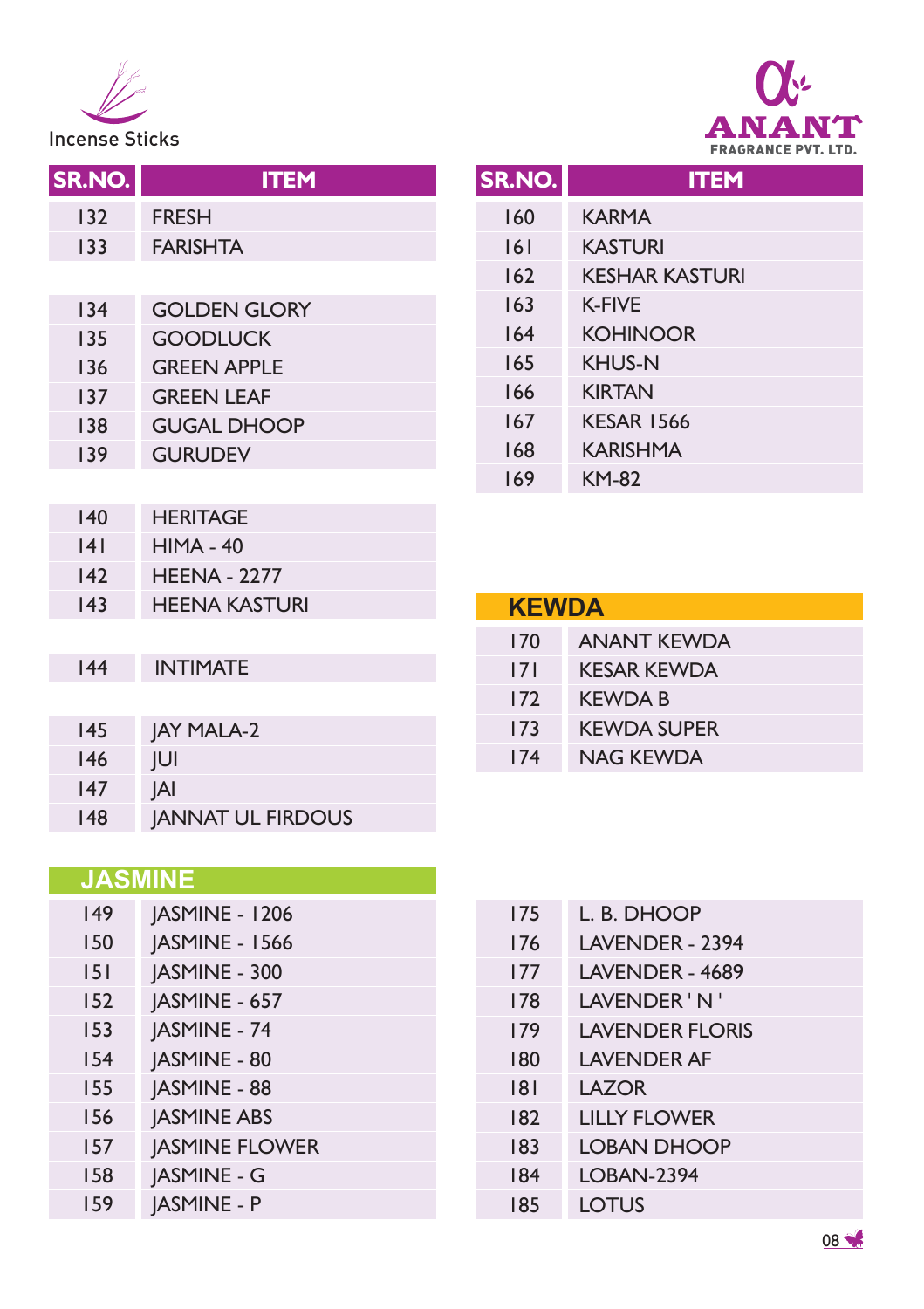### **PERFUME**

| SR.NO.       | <b>ITEM</b>            |
|--------------|------------------------|
| 186          | <b>MAHAGONY</b>        |
| 187          | <b>MAHEK</b>           |
| 188          | MAHIMA                 |
| 189          | <b>MAJESTIC</b>        |
| 190          | <b>MAJMUA</b>          |
| 9            | MALA-82                |
| 192          | <b>MANGO</b>           |
| 193          | <b>MANTRA</b>          |
| 194          | MCT-64                 |
| 195          | <b>MELON</b>           |
| 196          | <b>MEN'S FRAGRANCE</b> |
| 197          | <b>METRO</b>           |
| 198          | MILAN                  |
| 199          | <b>MIRECLE</b><br>EX.  |
| 200          | MIRECLE-100            |
| 201          | <b>MISCHIEF</b>        |
| 202          | <b>MIX FRUIT</b>       |
| 203          | <b>MOMENTS</b>         |
| 204          | <b>MONALISA</b>        |
| 205          | <b>MOON</b>            |
| 206          | <b>MUSK 1566</b>       |
| <b>MOGRA</b> |                        |
| 207          | ANANT MOGRA            |
| 208          | <b>ASHOK MOGRA</b>     |
| 209          | <b>BUT MOGRA</b>       |
| 210          | <b>DELUX MOGRA</b>     |
| 211          | KACCHI KALI            |
| 212          | <b>MOGRA - 1107</b>    |
| 213          | <b>MOGRA - 1566</b>    |
| 214          | MOGRA - 2277           |
| 215          | MOGRA - 37             |
| 216          | MOGRA-80               |
| 217          | MOGRA - B              |
| 218          | MOGRA - DK             |
| 219          | <b>MOGRA - DN</b>      |

| SR.NO. | <b>ITEM</b>            |
|--------|------------------------|
| 220    | <b>NAKODA MOGRA</b>    |
| 221    | <b>PHOOL MOGRA</b>     |
| 222    | PHOOL MOGRA EX.        |
| 223    | <b>ROYAL MOGRA</b>     |
| 224    | <b>SUVERNA MOGRA</b>   |
| 225    | <b>NANDI</b>           |
| 226    | <b>NAVRANG</b>         |
| 227    | <b>NIDA</b>            |
| 228    | <b>NIGHT QUEEN</b>     |
| 229    | <b>ONAM FLOWER</b>     |
| 230    | <b>OPIUM</b>           |
| 231    | <b>OSWAL</b>           |
| 232    | <b>OUD</b>             |
| 233    | <b>OUD - 1566</b>      |
| 234    | PD <sub>5</sub>        |
| 235    | <b>PANDADI</b>         |
| 236    | <b>PANDADI SUPER</b>   |
| 237    | PARCO NO. 2            |
| 238    | <b>PAYAL</b>           |
| 239    | <b>PEACH</b>           |
| 240    | <b>PHOOL KING</b>      |
| 241    | <b>PHOOL RAI</b>       |
| 242    | <b>PHOOL TORA</b>      |
| 243    | <b>PINEAPPLE</b>       |
| 244    | <b>PINEAPPLE SUPER</b> |
| 245    | <b>POISON</b>          |
| 246    | <b>POLLAR</b>          |
| 247    | <b>PONDS</b>           |
| 248    | PONDS F 5              |
| 249    | <b>PONDS-V</b>         |
| 250    | POOJAN EX.             |
| 251    | <b>POSHAK</b>          |
| 252    | <b>PRABHU DARSHAN</b>  |
| 253    | <b>PRIDE</b>           |
| 254    | <b>PURVA</b>           |

I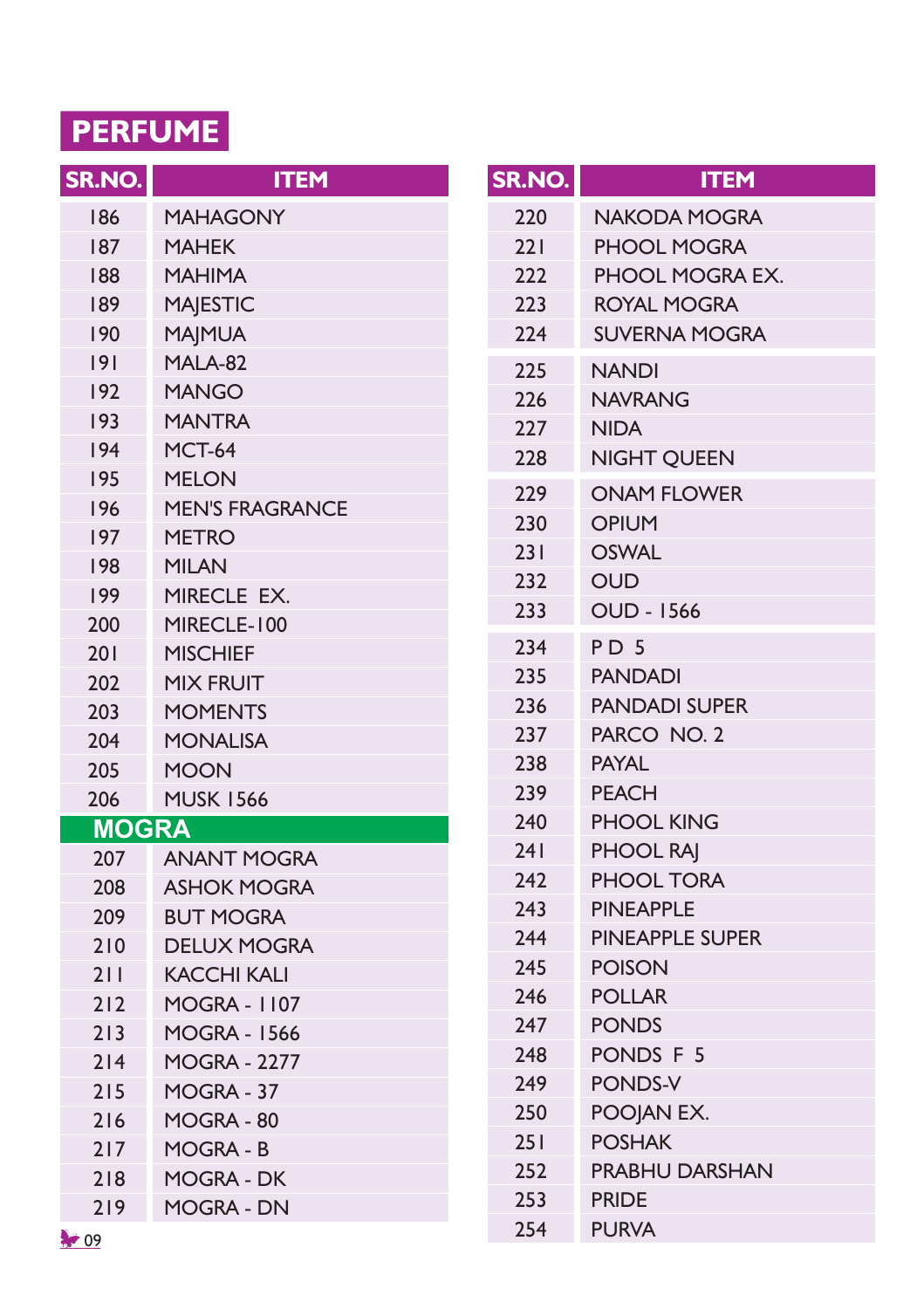



| SR.NO. | <b>ITEM</b>      |
|--------|------------------|
| 255    | <b>RADHIKA</b>   |
| 256    | <b>RADO</b>      |
| 257    | <b>RAJ BAKUL</b> |
| 258    | RAJNI GANDHA     |
| 259    | RAJNI GANDHA EX. |
| 260    | <b>RATRANI</b>   |
| 26 I   | <b>RANG</b>      |
| 262    | <b>RATNA</b>     |
| 263    | <b>REMBO</b>     |
| 264    | <b>ROLEX</b>     |
| 265    | <b>ROMANCE</b>   |
| 266    | <b>RYDHAM</b>    |
|        |                  |

#### **ROSE**

| 267 | <b>AMBER ROSE</b>    |
|-----|----------------------|
| 268 | <b>ANANT ROSE</b>    |
| 269 | <b>BLACK ROSE</b>    |
| 270 | DEEP ROSE            |
| 271 | <b>GULAB SPECIAL</b> |
| 272 | <b>GUI DASTA</b>     |
| 273 | <b>GULROSE</b>       |
| 274 | MAYUR ROSE           |
| 275 | <b>MYSORE ROSE</b>   |
| 276 | <b>PRECIOUS ROSE</b> |
| 277 | <b>REAL ROSE</b>     |
| 278 | <b>ROSE - 2277</b>   |
| 279 | <b>ROSE - 80</b>     |
| 280 | ROSE - B             |
| 281 | ROSE - T             |
| 282 | ROSE MR 24           |
| 283 | <b>ROSE - 407</b>    |
| 284 | <b>SAI ROSE</b>      |
| 285 | <b>SWISS ROSE</b>    |
| 286 | <b>SAFAL</b>         |
| 287 | SAFFARI              |
|     |                      |

| SR.NO. | <b>ITEM</b>             |
|--------|-------------------------|
| 288    | <b>SAFFRON</b>          |
| 289    | <b>SAFFRONY</b>         |
| 290    | <b>SAGAR</b>            |
| 291    | <b>SAVERA</b>           |
| 292    | <b>SEVEN FLOWER</b>     |
| 293    | <b>SHAGUN</b>           |
| 294    | <b>SHUBHAM</b>          |
| 295    | <b>SILK</b>             |
| 296    | <b>SILVER</b>           |
| 297    | <b>SILVER LEAF</b>      |
| 298    | <b>SOFIA</b>            |
| 299    | <b>SONAL</b>            |
| 300    | <b>SONIA</b>            |
| 301    | SONIA - K               |
| 302    | <b>STRAWBERRY</b>       |
| 303    | STRAWBERRY 1566         |
| 304    | <b>SUGANDH SARITA</b>   |
| 305    | <b>SUGANDH SHRINGAR</b> |
| 306    | <b>SUGANDH VATIKA</b>   |
| 307    | <b>SURBHI</b>           |
| 308    | <b>SUVERNA GOLD</b>     |
| 309    | <b>SUVERNA MALLIKA</b>  |
| 310    | <b>SWEET CHOCO</b>      |
| 311    | <b>SWEET VANILLA</b>    |
| 312    | <b>SHRINGAR SV</b>      |
| 313    | <b>TAJGI</b>            |
| 314    | <b>TAPOVAN</b>          |
| 315    | <b>TUBE ROSE</b>        |
| 316    | <b>TERRE DE HERMES</b>  |
| 317    | <b>TITAN</b>            |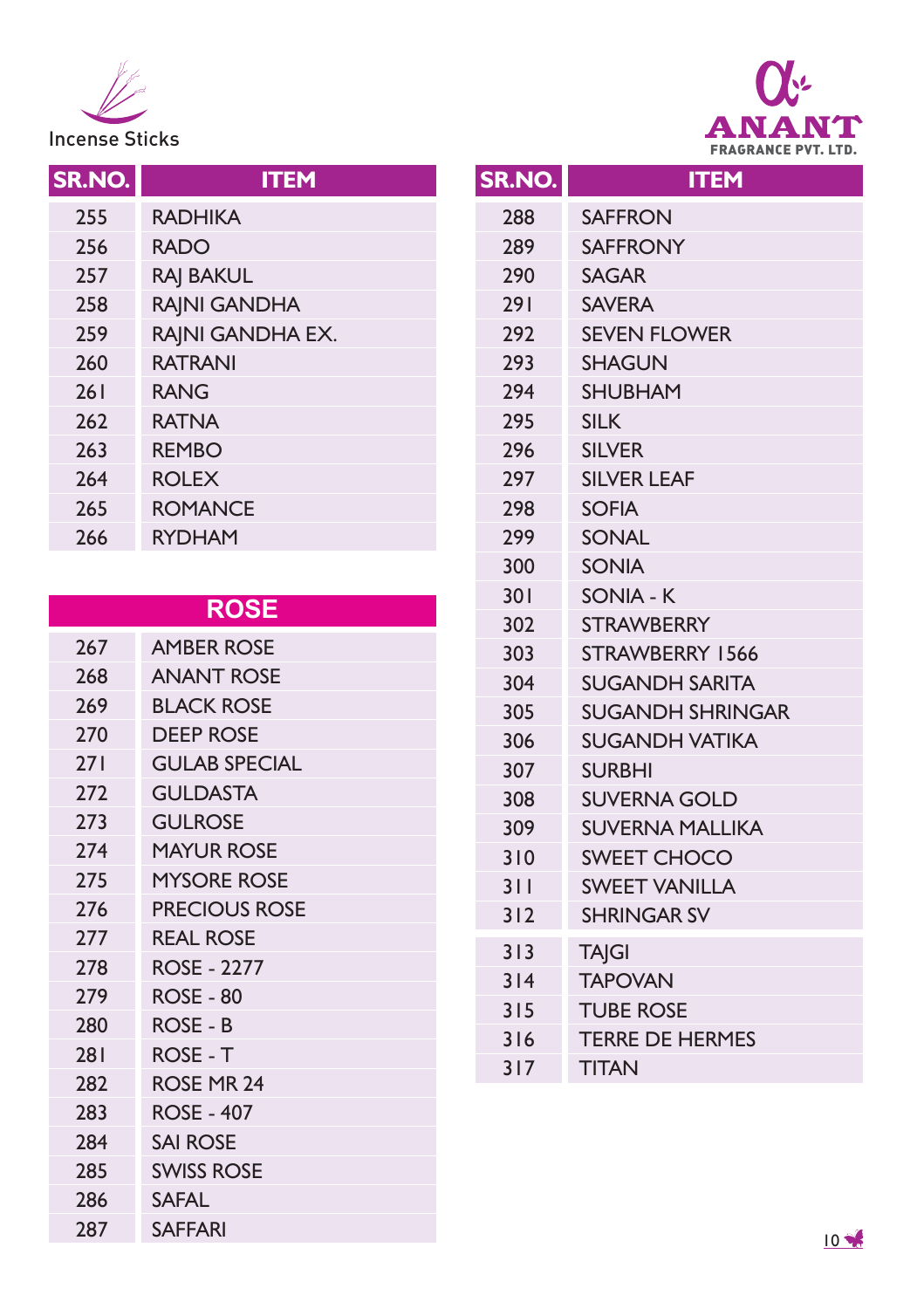



## **PERFUME** Incense Sticks

| SR.NO. | <b>ITEM</b>         |
|--------|---------------------|
| 318    | <b>VACHAN HEENA</b> |
| 319    | VANILA COCCO        |
| 320    | <b>VANILLA</b>      |
| 321    | <b>VIVA - 100</b>   |
| 322    | <b>WHITE MUSK</b>   |
| 323    | <b>WOODS KM</b>     |
| 324    | <b>WOODSN</b>       |
| 325    | <b>WOODS SWEET</b>  |
| 326    | <b>ZANSI SUPER</b>  |
| 327    | <b>ZARINA</b>       |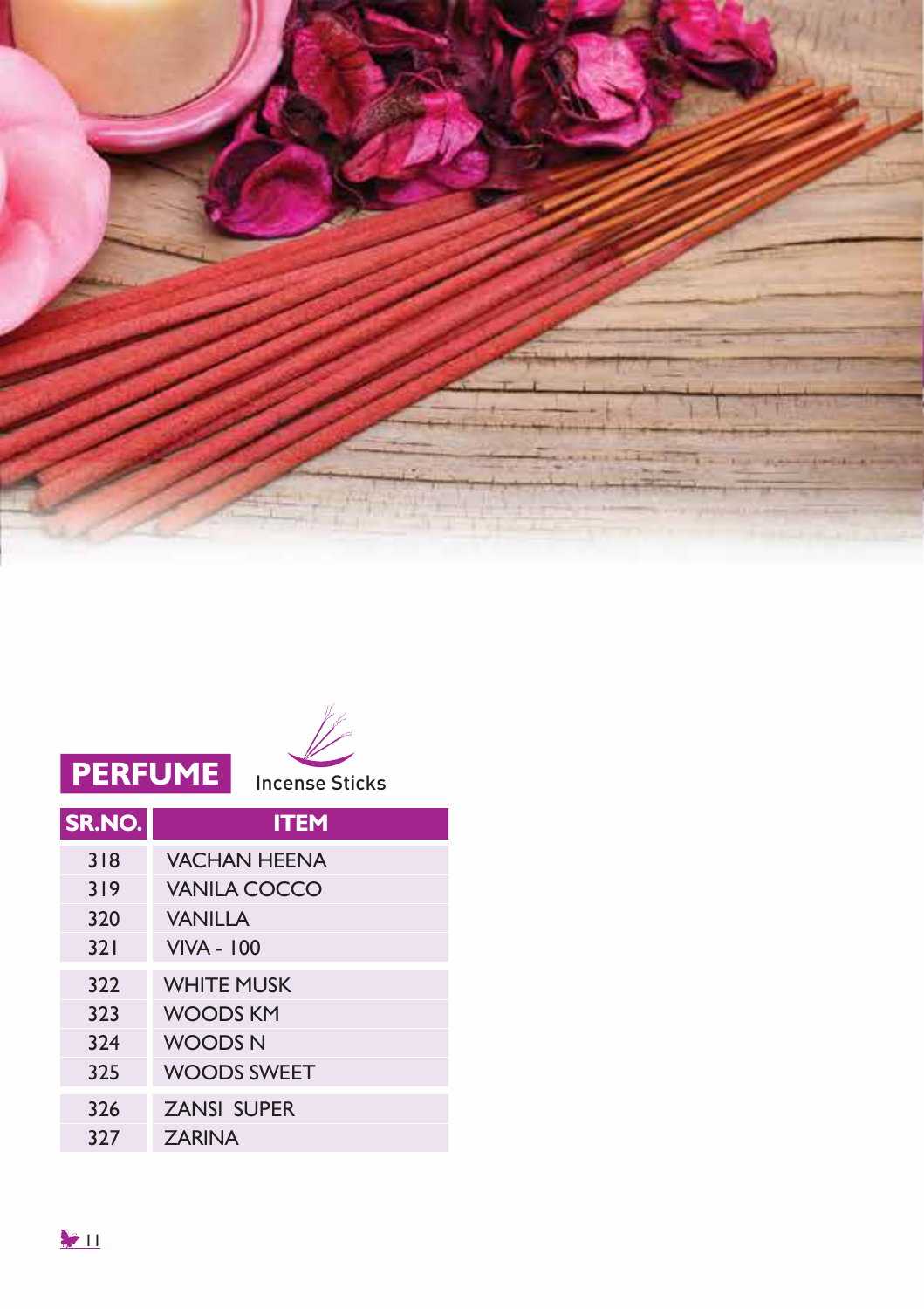



| SR.NO.   | <b>ITEM</b>        |
|----------|--------------------|
| $\Omega$ | <b>COMP 2001</b>   |
| 02       | <b>COMP 2002</b>   |
| 03       | <b>COMP 2003</b>   |
| 04       | <b>COMP 2004</b>   |
| 05       | <b>COMP 2005</b>   |
| 06       | <b>GREEN APPLE</b> |
| 07       | <b>LEMON FRESH</b> |
| 08       | ORANGE NO 3        |
| 09       | <b>CAMAY WHITE</b> |
| ۱0       | <b>DOVE</b>        |

| SR.NO.          | <b>ITEM</b>        |
|-----------------|--------------------|
| П               | <b>MELON</b>       |
| $\overline{2}$  | <b>SANTOOR M</b>   |
| $\overline{13}$ | <b>PEACH</b>       |
| 4               | STRAWBERRY 1566    |
| 15              | <b>BUBBLE GUM</b>  |
| 16              | <b>PFARS</b>       |
| 17              | <b>DETTOL SOAP</b> |
| 18              | <b>MAJESTIC</b>    |
| 19              | LOVELY (LUX)       |
| 20              | LIRIL              |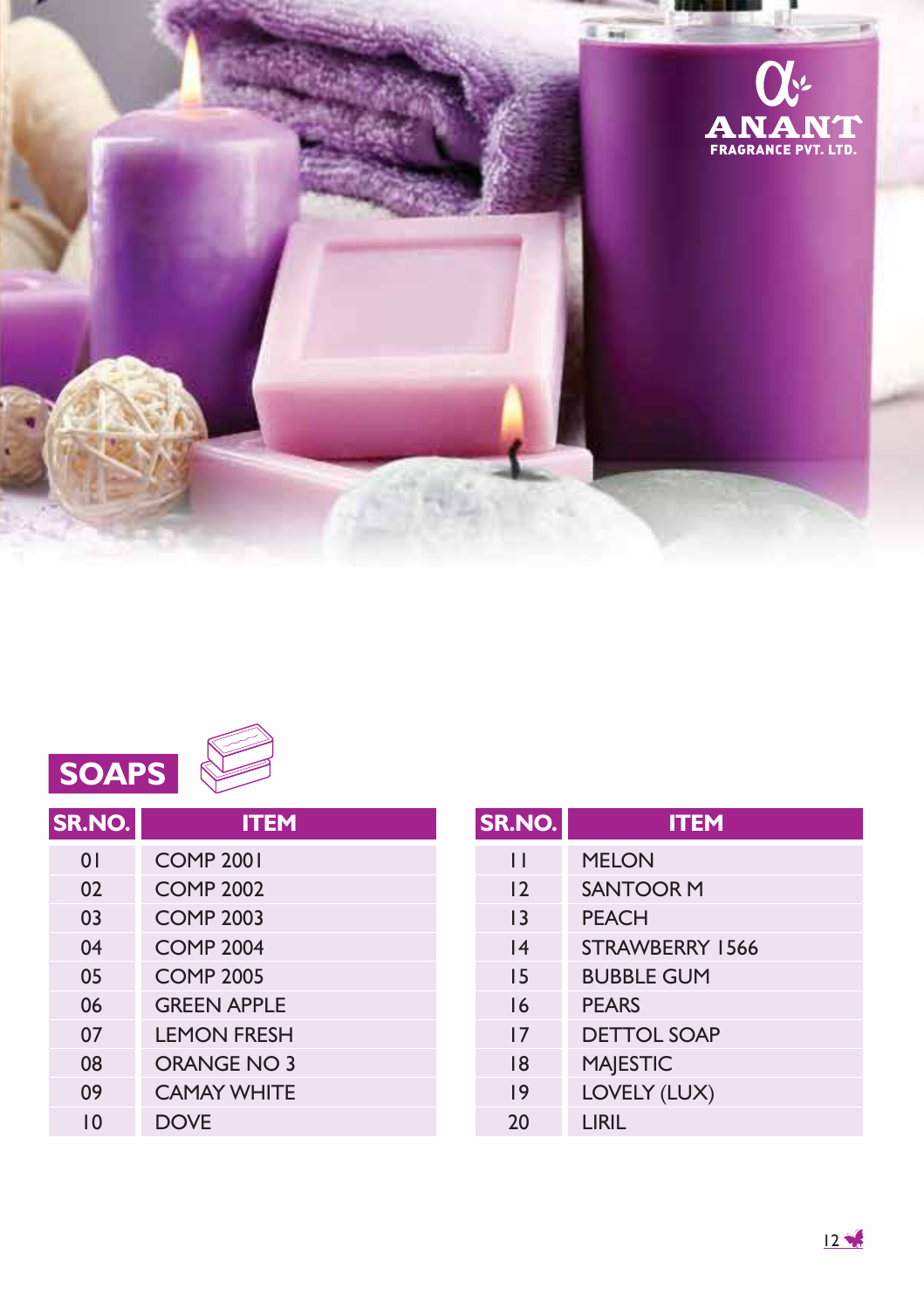

# **DETERGENTS**

| SR.NO.         | <b>ITEM</b>         |
|----------------|---------------------|
| 0 <sup>1</sup> | DS I                |
| 02             | DS <sub>2</sub>     |
| 03             | DS <sub>3</sub>     |
| 04             | DS <sub>4</sub>     |
| 05             | DS <sub>5</sub>     |
| 06             | DS <sub>6</sub>     |
| 07             | DS <sub>7</sub>     |
| 08             | <b>FRAGRANCE DS</b> |

| SR.NO.         | <b>ITEM</b>        |
|----------------|--------------------|
| 09             | <b>FRUITY DS</b>   |
| 10             | <b>LEMON FRESH</b> |
| П              | A 5D               |
| 12             | <b>LEMON DS</b>    |
| $\overline{1}$ | <b>JAI DS</b>      |
| 4              | <b>TANGY LEMON</b> |
| 15             | <b>ORANGE DS</b>   |
| 16             | <b>MAJESTIC</b>    |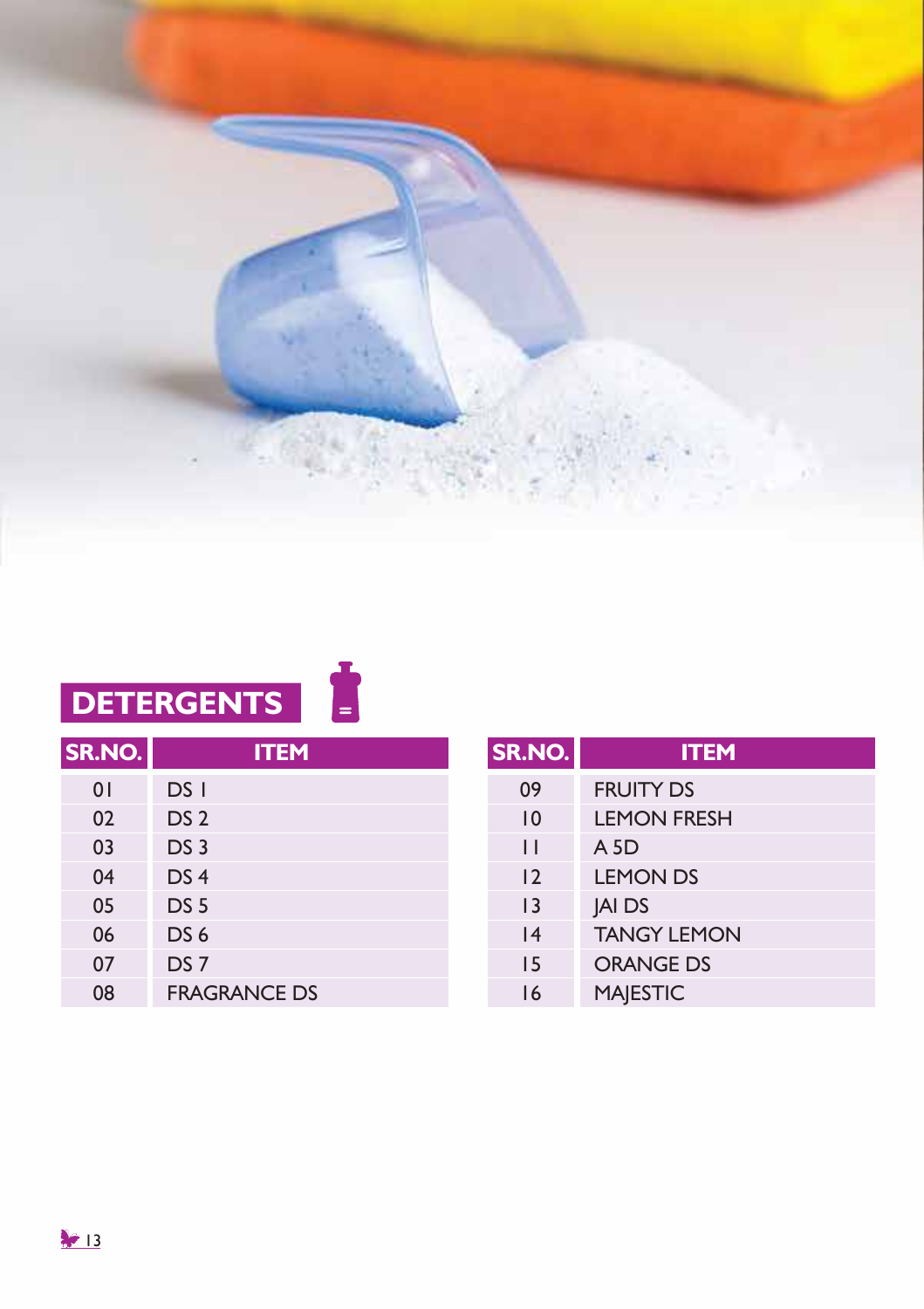

| <b>HAIR OIL</b> |                   |  |  |
|-----------------|-------------------|--|--|
| SR.NO.          | <b>ITEM</b>       |  |  |
| $\Omega$        | <b>COCONUT</b>    |  |  |
| 02              | <b>AMLA-1206</b>  |  |  |
| 03              | <b>DUDHI-TR</b>   |  |  |
| 04              | <b>ARITHA</b>     |  |  |
| 05              | JASMINE-1206      |  |  |
| 06              | <b>NAVRATNA</b>   |  |  |
| 07              | <b>PARACHUTE</b>  |  |  |
| 08              | <b>SESA</b>       |  |  |
| 09              | <b>KEO KARPIN</b> |  |  |
| 10              | <b>GARDENIA</b>   |  |  |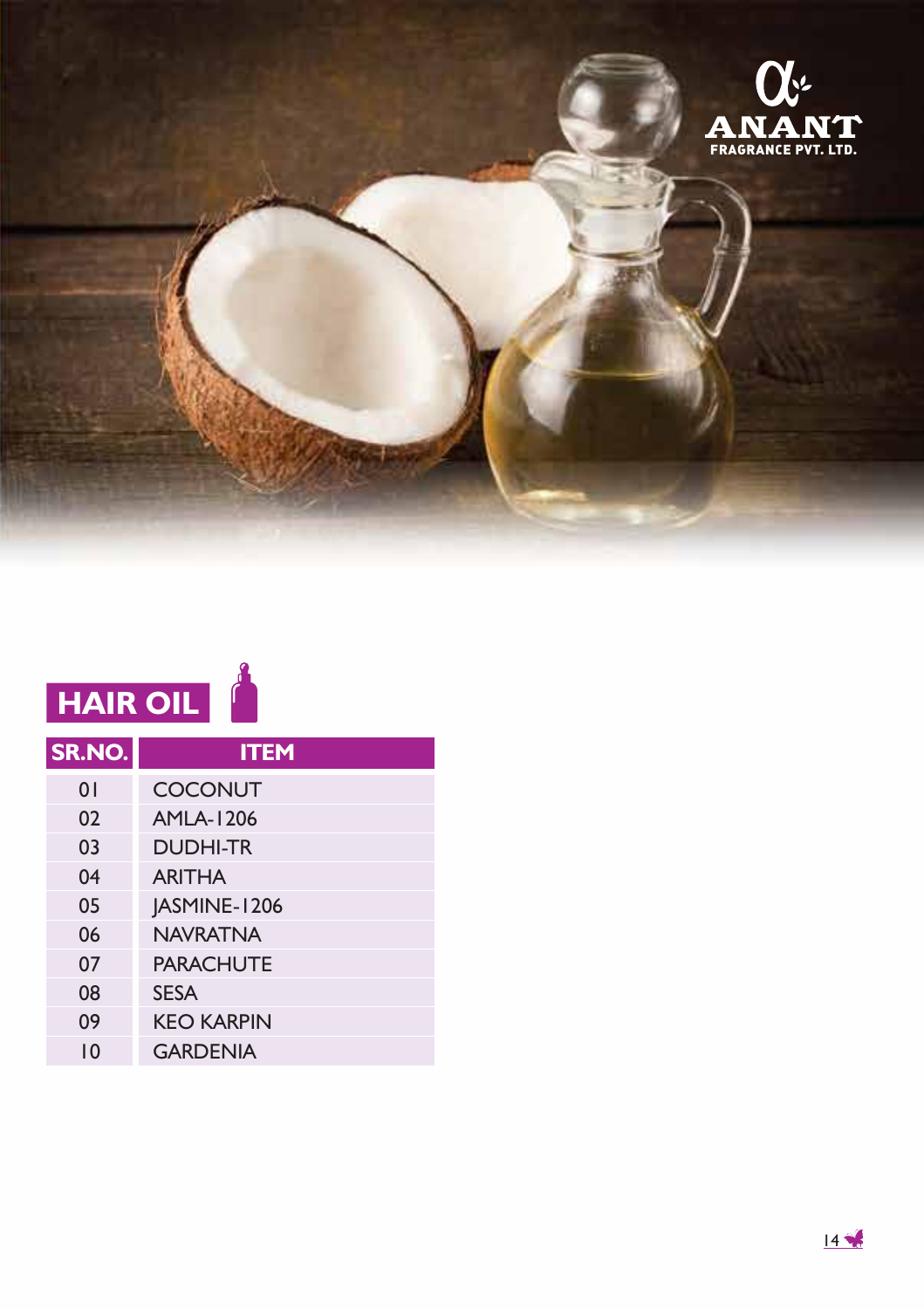

| <b>COSMETICS</b> |  |  |
|------------------|--|--|
|                  |  |  |

| SR.NO.          | <b>ITEM</b>           |
|-----------------|-----------------------|
| $\overline{0}$  | <b>AXE</b>            |
| 02              | <b>BRUT MUSK</b>      |
| 03              | <b>COCCO VANILLA</b>  |
| 04              | <b>MELON</b>          |
| 05              | MIRACLE 100           |
| 06              | <b>MUSK 1566</b>      |
| 07              | <b>ONAM FLOWER</b>    |
| 08              | PEACH (SI)            |
| 09              | <b>PLUM</b>           |
| $\overline{0}$  | <b>RASPBERRY</b>      |
| П               | <b>REAL ROSE</b>      |
| 12              | S <sub>2</sub>        |
| $\overline{13}$ | S <sub>3</sub>        |
| 4               | STRAWBERRY 1566       |
| 15              | <b>TROPICAL MANGO</b> |
| 16              | <b>WILD LILLY</b>     |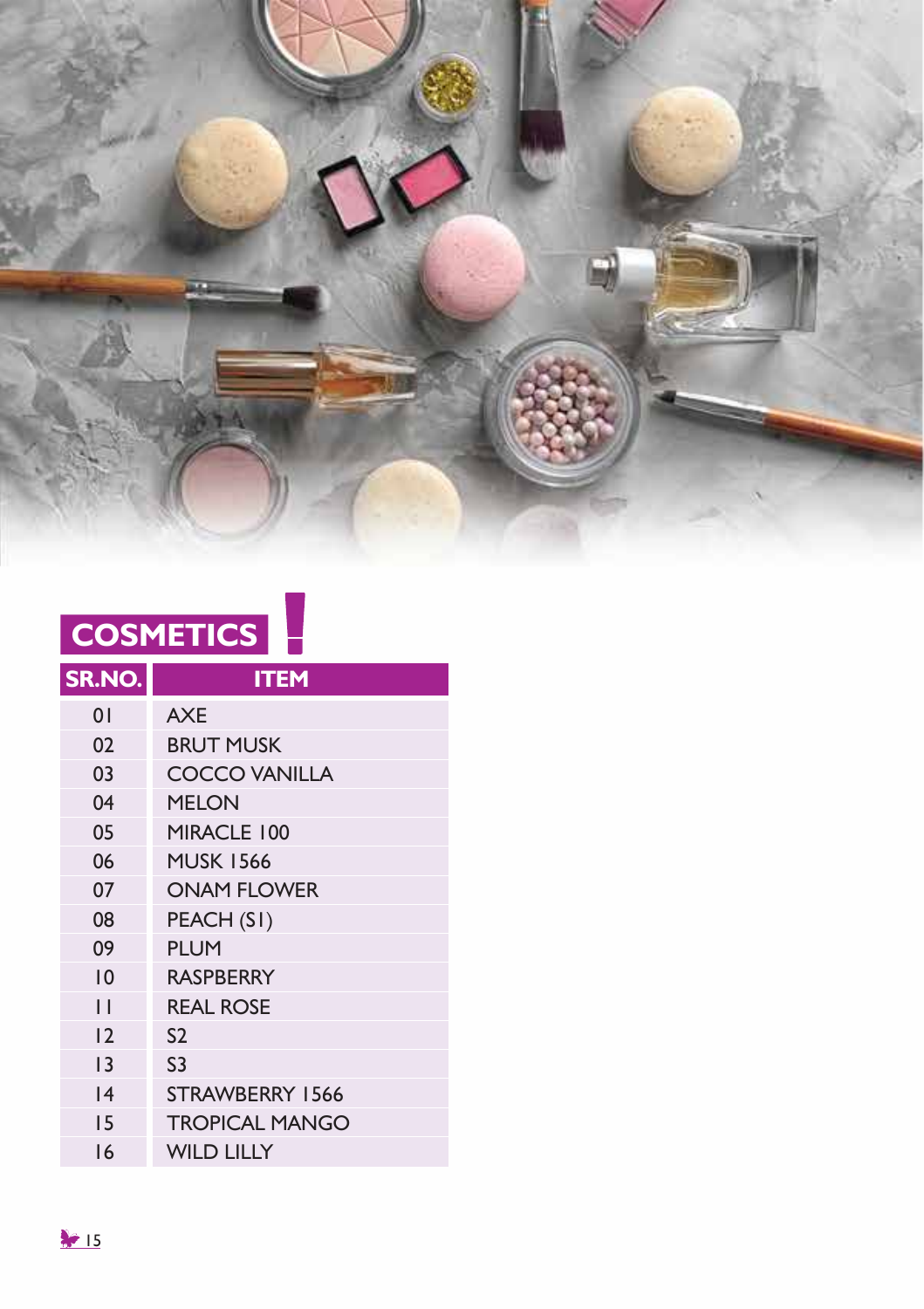



## **WATER SOLUBLE**

| SR.NO.          | <b>ITEM</b>                | SR |
|-----------------|----------------------------|----|
| 01              | A-5 D W/S.                 |    |
| 02              | <b>ALMOND W/S.</b>         |    |
| 03              | ALOE VERA MA -5 W/S.       |    |
| 04              | AQUA BLUE W/S.             |    |
| 05              | AXE W/S.                   |    |
| 06              | CAMY WHITE W/S.            |    |
| 07              | COMP. NO -6 W/S.           |    |
| 08              | DOVE W/S.                  |    |
| 09              | <b>GOLD SANDAL AG W/S.</b> |    |
| 10              | <b>GREEN APPLE W/S.</b>    |    |
| $\mathsf{L}$    | <b>HERITAGE W/S.</b>       |    |
| 12              | JASMINE - G W/S.           |    |
| $\overline{13}$ | LAVENDER -4689 W/S.        |    |
| 4               | LAVENDER-AF W/S.           |    |
| 15              | LEMON FRESH W/S.           |    |
| 16              | MAHAGONY W/S.              |    |
| 17              | MAJESTIC W/S.              |    |
| 18              | MELON W/S.                 |    |
| 19              | MEN'S FRAGRANCE W/S.       |    |
| 20              | MIRECLE 100 W/S.           |    |
|                 |                            |    |

| SR.NO. | <b>ITEM</b>              |
|--------|--------------------------|
| 21     | MISCHIEF W/S.            |
| 22     | <b>MOGRA - 1566 W/S.</b> |
| 23     | MOONLIGHT (S-2) W/S.     |
| 24     | NIGHT QUEEN W/S.         |
| 25     | OPEN W/S.                |
| 26     | ORANGE NO -3 W/S.        |
| 27     | PEACH W/S.               |
| 28     | PINEAPPLE W/S.           |
| 29     | PONDS W/S.               |
| 30     | PONDS F5 W/S.            |
| 31     | PRECIOUS ROSE W/S.       |
| 32     | <b>REAL ROSE W/S.</b>    |
| 33     | ROSE WATER 82 W/S.       |
| 34     | SANDAL SUPER W/S.        |
| 35     | SANTOOR -MW/S.           |
| 36     | SILK W/S.                |
| 37     | STRAWBERRY -1566 W/S.    |
| 38     | SWEET CHOCO W/S.         |
| 39     | TILAK CHANDAN W/S.       |
| 40     | WILD LILY W/S.           |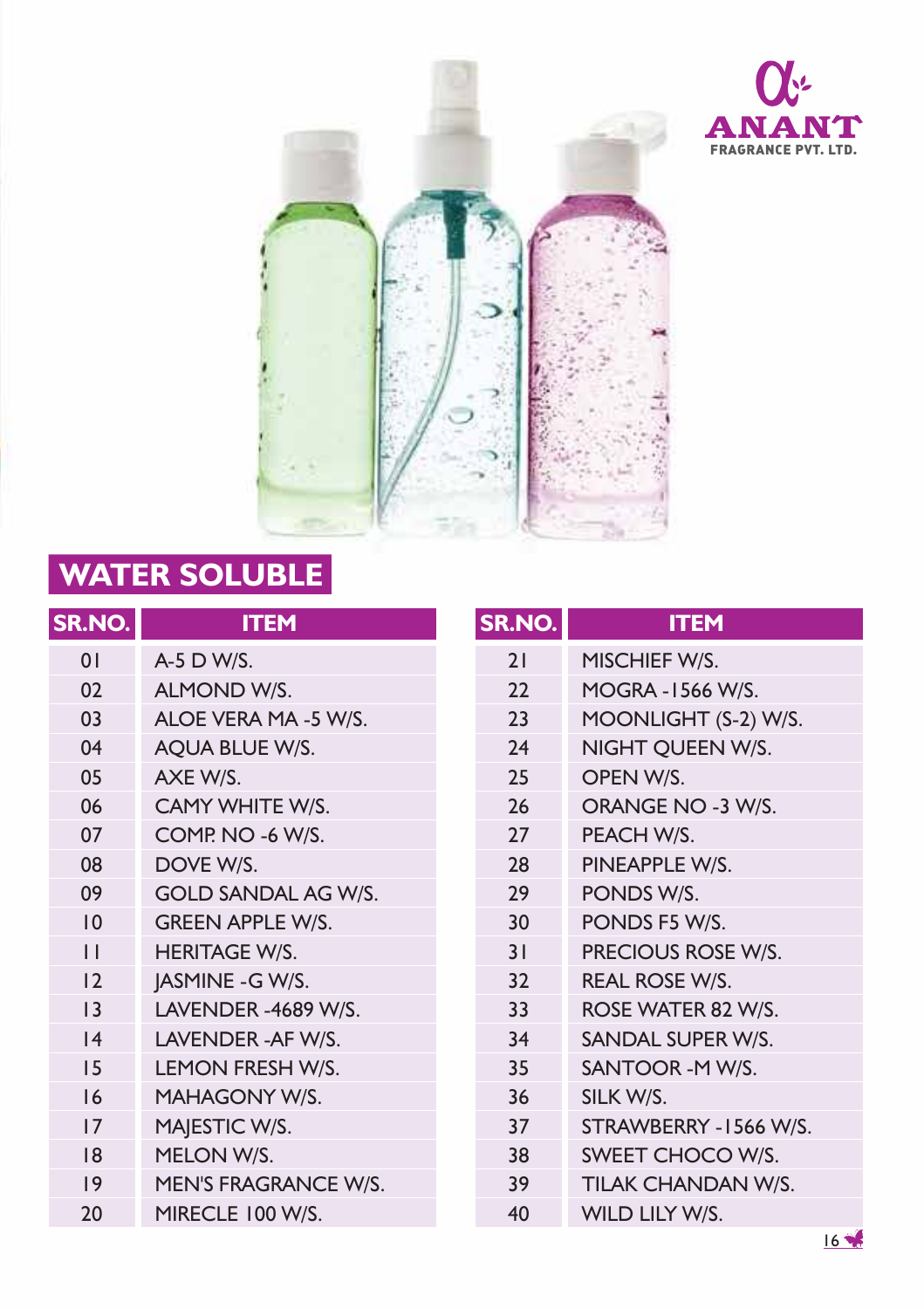

| <b>CANDLE</b> |                       |  |
|---------------|-----------------------|--|
| SR.NO.        | <b>ITEM</b>           |  |
| 01            | <b>AMBER 1566</b>     |  |
| 02            | <b>GOLD SANDAL AG</b> |  |
| 03            | JASMINE - 657         |  |
| 04            | LAVENDER - 2394       |  |
| 05            | LAVENDER - 4689       |  |
| 06            | <b>LAVENDER - AF</b>  |  |
| 07            | <b>MOGRA - 1566</b>   |  |
| 08            | <b>AMBER ROSE</b>     |  |
| 09            | <b>COCCO VANILLA</b>  |  |
| 10            | <b>MUSK 1566</b>      |  |
| П             | PEACH (SI)            |  |
| 12            | <b>WILD LILLY</b>     |  |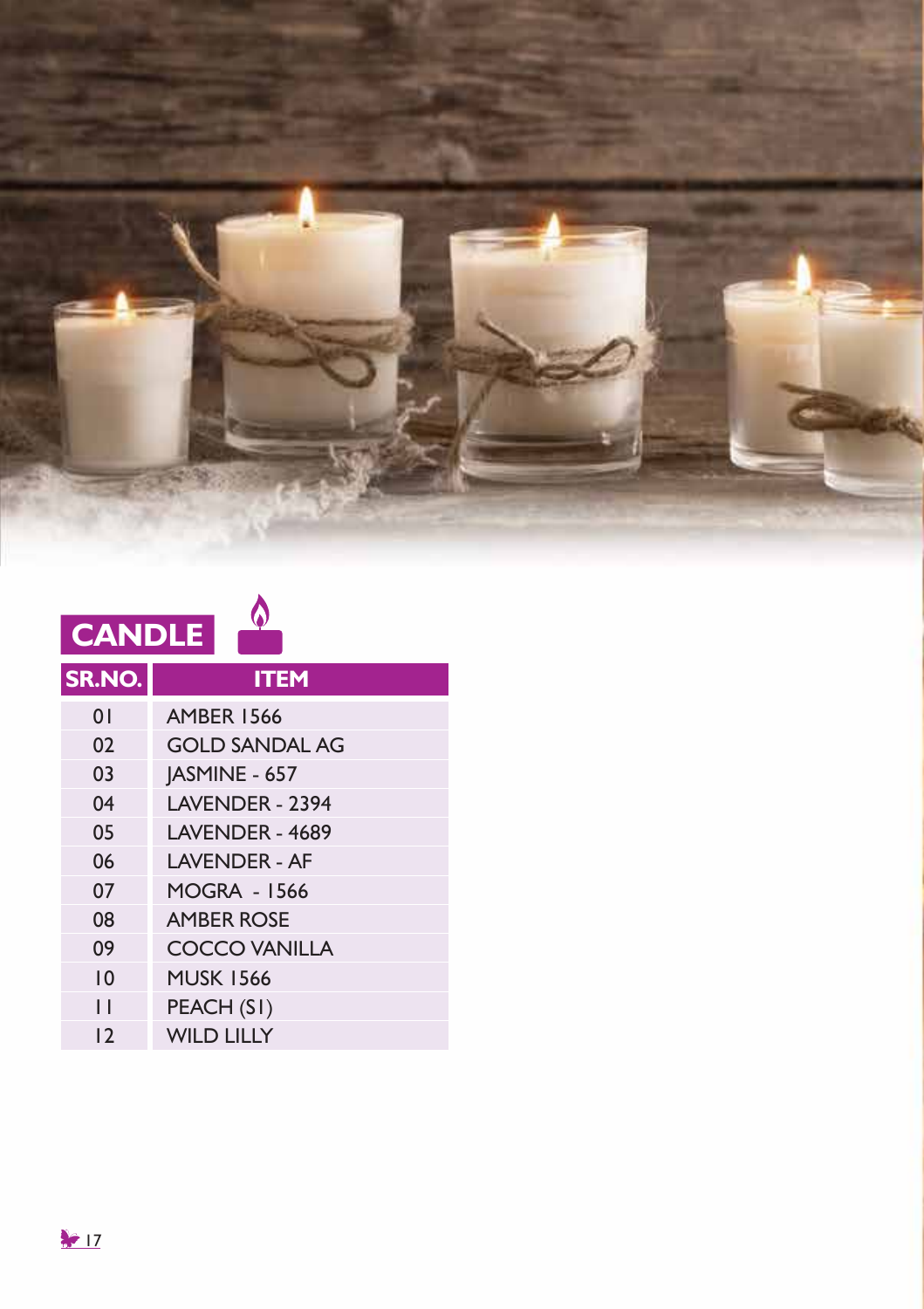



**Fragrances highly recommended for invoking complete peace of mind and spreading love. complete peace of mind and spreading love.**